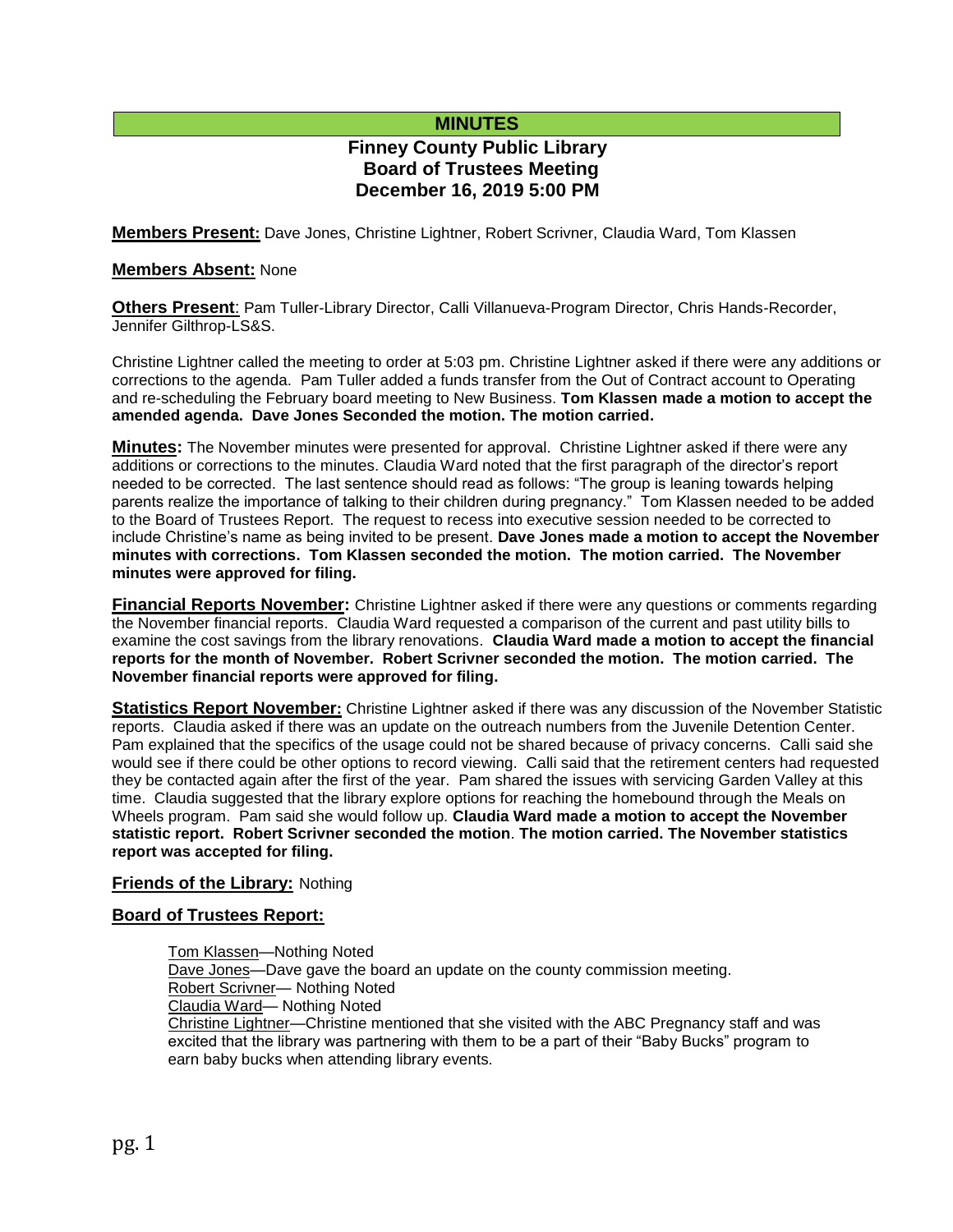# **Library Report:** Pam Tuller, Library Director

Western Kansas Community Foundation's Match Day was a huge success for us this year. We were able to decrease our fines and fees due by \$2,300. Our total donations for Match Day were just over \$4,000 and we will find out what our Match will be for the Library's Endowment Fund in January.

The skylight covers have been installed and the County will be covering the costs.

The annual County Audit at the Library will start this week and wrap up in 2020.

#### **Current Projects in the works:**

- Weeding Adult Non-Fiction
- Grant for Graphic Novels and Comic Con
- Strategic Plan (Sara)
- Bathroom Remodel

#### **Staffing Report**

We have 10 full-time staff, 3 part-time staff, and 2 paid volunteer through SER (Senior Employment Rehabilitation) and 1 paid volunteer through Kansas Workforce OneWe have hired a full time circulation assistant that will start on January 2<sup>nd</sup> 2020.

#### **Partnerships Report**

- Garfield Early Learning Center and Head Start Outreach Storytimes
- Holcomb School to start Outreach Storytimes once a month is January
- Kansas Health Foundation, USD 457, Russell Child Development Center, GC Catholic Schools for the Early Literacy Grant
- Garden City's Complete Count Committee for the Census

# **Programming Report (Calli Villanueva)**

- Mommy Meltdown is having a great response
- Essential Oils Safety and Winter Wellness was popular
- Eren has started as the Adult Programming person and has a lot of great ideas that she is starting to implement.

#### **Coming Up (December)**

- Dec 3 Match Day
- Dec 7-8 TALC Gift Wrapping Fundraiser
- Dec 13 Nightmare Before Christmas Event (Friday the 13<sup>th</sup>)
- Dec 14 "A Christmas Story" Movie Special with Activities
- Dec 19 A Christmas Carol (Brett Crandall Live Performance)
- Dec 20 Santa Storytime
- Dec 21-22 TALC Gift Wrapping Fundraiser
- Dec 26-27 Holiday Movie
- Dec 28 Decades 1950's "Back to the Future"

# **Correspondence:** Nothing

# **Old Business:**

 Strategic Planning—Jennifer Gilthrop from LS&S updated the board on the strategic plan progress. She stated that a draft will be presented to the board prior to the January meeting for